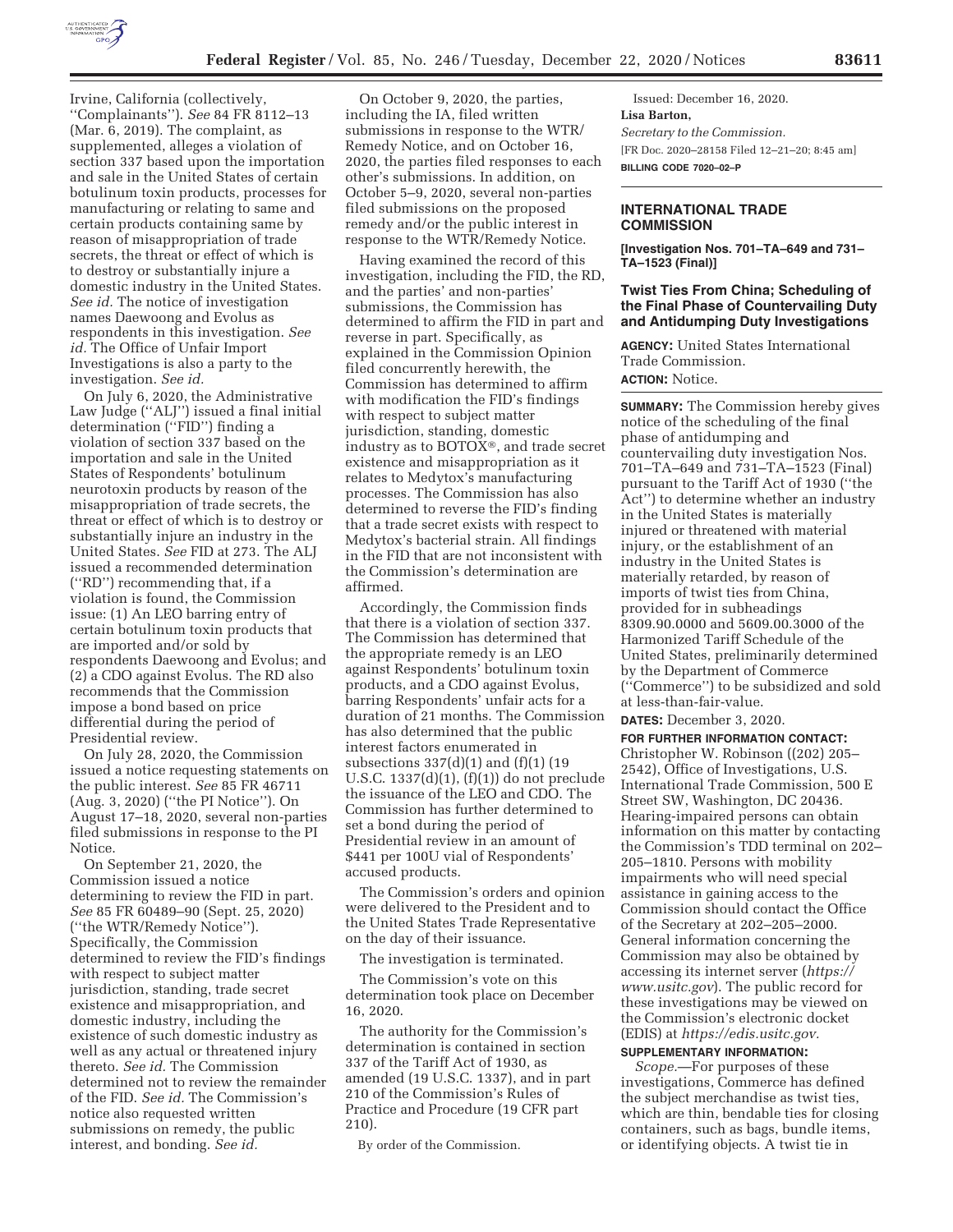most circumstances is comprised of one or more metal wires encased in a covering material, which allows the tie to retain its shape and bind against itself. However, it is possible to make a twist tie with plastic and no metal wires. The metal wire that is generally used in a twist tie is stainless or galvanized steel and typically measures between the gauges of 19 (.0410″ diameter) and 31 (.0132″) (American Standard Wire Gauge). A twist tie usually has a width between .075″ and 1″ in the cross-machine direction (width of the tie—measurement perpendicular with the wire); a thickness between .015″ and .045″ over the wire; and a thickness between .002″ and .020″ in areas without wire. The scope includes an all-plastic twist tie containing a plastic core as well as a plastic covering (the wing) over the core, just like paper and/or plastic in a metal tie. An allplastic twist tie (without metal wire) would be of the same measurements as a twist tie containing one or more metal wires. Twist ties are commonly available individually in pre-cut lengths (''singles''), wound in large spools to be cut later by machine or hand, or in perforated sheets of spooled or single twist ties that are later slit by machine or by hand (''gangs'').

The covering material of a twist tie may be paper (metallic or plain), or plastic, and can be dyed in a variety of colors with or without printing. A twist tie may have the same covering material on both sides or one side of paper and one side of plastic. When comprised of two sides of paper, the paper material is bound together with an adhesive or plastic. A twist tie may also have a tag or label attached to it or a pre-applied adhesive attached to it.

Excluded from the scope of the order are twist ties packaged with bags for sale together where the quantity of twist ties does not exceed twice the number of bags in each package. Also excluded are twists ties that constitute part of the packaging of the imported product, for example, merchandise anchored/ secured to a backing with twist ties in the retail package or a bag of bread that is closed with a twist tie.

Twist ties are imported into the United States under Harmonized Tariff Schedule of the United States (HTSUS) subheadings 8309.90.00 and 5609.00.30. Subject merchandise may also be imported under HTSUS subheadings 3920.51.5000, 3923.90.0080, 3926.90.9990, 4811.59.6000, 4821.10.2000, 4821.10.4000, 4821.90.2000, 4821.90.4000, and 4823.90.8600. These HTSUS subheadings are provided for reference

only. The written description of the scope of the investigation is dispositive.

*Background.*—The final phase of these investigations is being scheduled pursuant to sections 705(b) and 731(b) of the Tariff Act of 1930 (19 U.S.C. 1671d(b) and 1673d(b)), as a result of affirmative preliminary determinations by Commerce that certain benefits which constitute subsidies within the meaning of § 703 of the Act (19 U.S.C. 1671b) are being provided to manufacturers, producers, or exporters in China of twist ties, and that such products are being sold in the United States at less than fair value within the meaning of § 733 of the Act (19 U.S.C. 1673b). The investigations were requested in petitions filed on June 26, 2020, by Bedford Industries Inc., Worthington, Minnesota.

For further information concerning the conduct of this phase of the investigations, hearing procedures, and rules of general application, consult the Commission's Rules of Practice and Procedure, part 201, subparts A and B (19 CFR part 201), and part 207, subparts A and C (19 CFR part 207).

*Participation in the investigations and public service list.*—Persons, including industrial users of the subject merchandise and, if the merchandise is sold at the retail level, representative consumer organizations, wishing to participate in the final phase of these investigations as parties must file an entry of appearance with the Secretary to the Commission, as provided in § 201.11 of the Commission's rules, no later than 21 days prior to the hearing date specified in this notice. A party that filed a notice of appearance during the preliminary phase of the investigations need not file an additional notice of appearance during this final phase. The Secretary will maintain a public service list containing the names and addresses of all persons, or their representatives, who are parties to the investigations.

Please note the Secretary's Office will accept only electronic filings during this time. Filings must be made through the Commission's Electronic Document Information System (EDIS, *https:// edis.usitc.gov.*) No in-person paperbased filings or paper copies of any electronic filings will be accepted until further notice.

*Limited disclosure of business proprietary information (BPI) under an administrative protective order (APO) and BPI service list.*—Pursuant to § 207.7(a) of the Commission's rules, the Secretary will make BPI gathered in the final phase of these investigations available to authorized applicants under the APO issued in the investigations,

provided that the application is made no later than 21 days prior to the hearing date specified in this notice. Authorized applicants must represent interested parties, as defined by 19 U.S.C. 1677(9), who are parties to the investigations. A party granted access to BPI in the preliminary phase of the investigations need not reapply for such access. A separate service list will be maintained by the Secretary for those parties authorized to receive BPI under the APO.

*Staff report.*—The prehearing staff report in the final phase of these investigations will be placed in the nonpublic record on February 2, 2021, and a public version will be issued thereafter, pursuant to § 207.22 of the Commission's rules.

*Hearing.*— The Commission will hold a hearing in connection with the final phase of these investigations beginning at 9:30 a.m. on February 16, 2021. Information about the place and form of the hearing, including about how to participate in and/or view the hearing, will be posted on the Commission's website at *https://www.usitc.gov/ calendarpad/calendar.html.* Interested parties should check the Commission's website periodically for updates. Requests to appear at the hearing should be filed in writing with the Secretary to the Commission on or before February 9, 2021. A nonparty who has testimony that may aid the Commission's deliberations may request permission to present a short statement at the hearing. All parties and nonparties desiring to appear at the hearing and make oral presentations should attend a prehearing conference to be held at 9:30 a.m. on February 11, 2021. Oral testimony and written materials to be submitted at the public hearing are governed by sections 201.6(b)(2), 201.13(f), and 207.24 of the Commission's rules. Parties must submit any request to present a portion of their hearing testimony *in camera* no later than 7 business days prior to the date of the hearing.

*Written submissions.*—Each party who is an interested party shall submit a prehearing brief to the Commission. Prehearing briefs must conform with the provisions of § 207.23 of the Commission's rules; the deadline for filing is February 9, 2021. Parties may also file written testimony in connection with their presentation at the hearing, as provided in § 207.24 of the Commission's rules, and posthearing briefs, which must conform with the provisions of § 207.25 of the Commission's rules. The deadline for filing posthearing briefs is February 25, 2021. In addition, any person who has